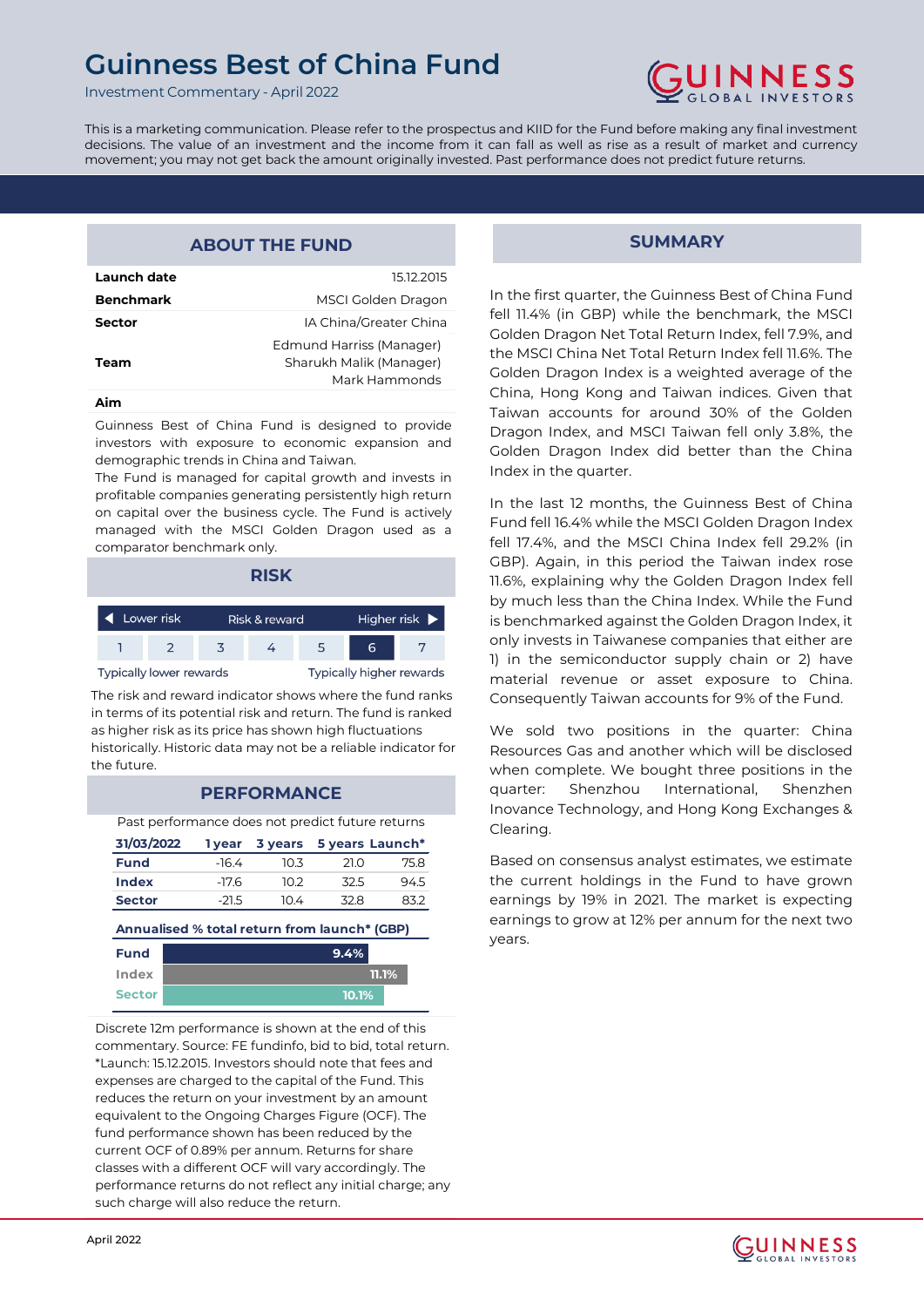# **SUMMARY (CONTINUED)**

The Fund is valued at 12.8x on estimated 2022 earnings, which puts it at a 16% premium to the MSCI China Index. We feel this premium is worth paying for the structural growth that the Fund provides. Over the past 10 years, the Fund's holdings have grown net income by 334%, compared to only 10% for the MSCI China Index.



(Data from 31/12/21 to 31/03/22, returns in GBP, source: Bloomberg, Guinness Global Investors calculations)



(Data from 31/03/21 to 31/03/22, returns in GBP, source: Bloomberg, Guinness Global Investors calculations)

# **MACRO COMMENTARY**

Covid cases reached nearly 28,000 (as of 12th April) in China. Shanghai was locked down, though people in low-risk areas are now allowed some movement out of their houses. Outside of Shanghai, many areas have imposed restriction on movements of people, which adds further pressure to the economy.

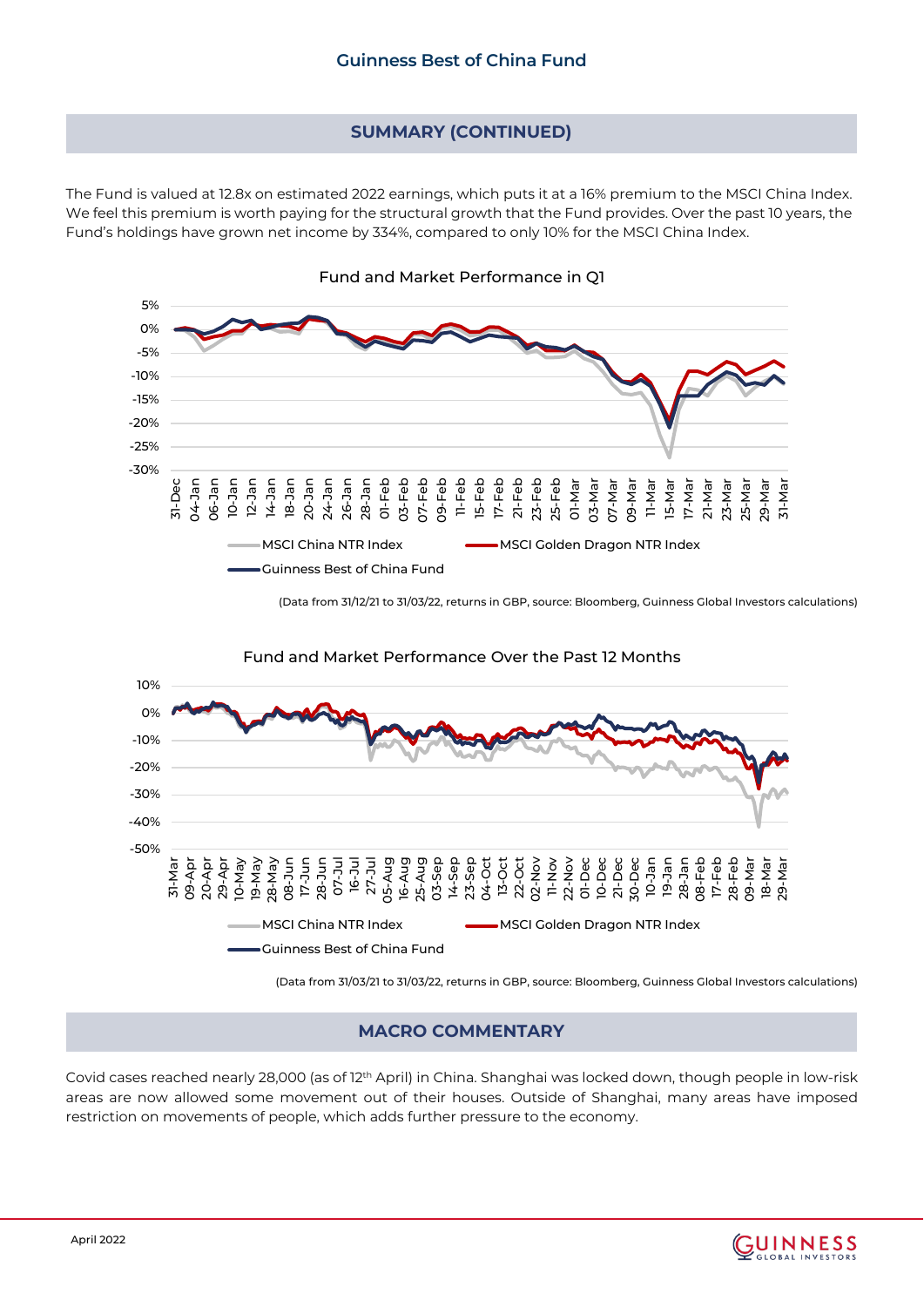The NBS Purchasing Managers Index (PMI), which is more geared towards state-owned firms, fell from 50.2 in February to 49.5 in March, indicating contracting economic activity. The Caixin PMI, which is more geared towards private firms, fell even further from 50.4 in February to 48.1 in March. The Caixin services PMI fell to 42.0, which is understandable given the restrictions in movement across the country. We believe the economic weakness from the lockdowns makes it likelier that the government will loosen monetary and fiscal policy.

Consumer price inflation (CPI) in China rose from 0.9% in February to 1.5% in March. Food inflation was -1.5% due to falling pork prices, while non-food CPI was +2.2%, driven by higher fuel costs. Core CPI, which excluded food and energy, was 1.1%. Producer price inflation (PPI) fell from 8.8% in February to 8.3% in March.

Total social financing, the broadest measure of credit growth, grew 10.6% in March, which was higher than expectations. There was an acceleration in credit extended to the corporate sector and an increase in long-term credit extended to the household sector.



# **MARKET COMMENTARY**

It has been a testing year for Chinese equities, with the MSCI China Index falling 14.2% (in USD) in the first quarter, but at its worst down 29.9%. This made Chinese markets the weakest among major markets in the first quarter.

(Data from 31/12/21 to 31/03/22, returns in USD, source: Bloomberg, Guinness Global Investors calculations)

In January, expectations of rising interest rates in the US led to weakness for growth stocks globally, and so Chinese growth stocks were weak. The People's Bank of China (PBOC) cut a set of interest rates by 0.1%. While these moves by the PBOC were encouraging in that they signalled a marginal loosening of monetary policy, we did not regard them as significant enough to stimulate economic growth.

In February, Chinese tech stocks were subject to more headwinds. Meituan, the food delivery service company, was told by the government to reduce its services charges to help smaller and medium sized vendors on its platform. News reports indicated banks were being asked about their exposure to Ant Group, which is owned by Alibaba, and so led to weakness in Alibaba's share price. There were also news reports suggesting Tencent and other videogame developers could be subject to more regulations over their new game releases, as well as over their operations in the metaverse. (In some signs of easing, the regulator issued licenses for 45 new games in April after a nine-month hiatus.) Later in the month, Russia invaded Ukraine which led to further volatility in markets. Please see our update published in March for our views of the effect of the invasion on China.

In March, Chinese markets fell by the most since the Global Financial Crisis. The MSCI China Index fell 7.7% on 14/03

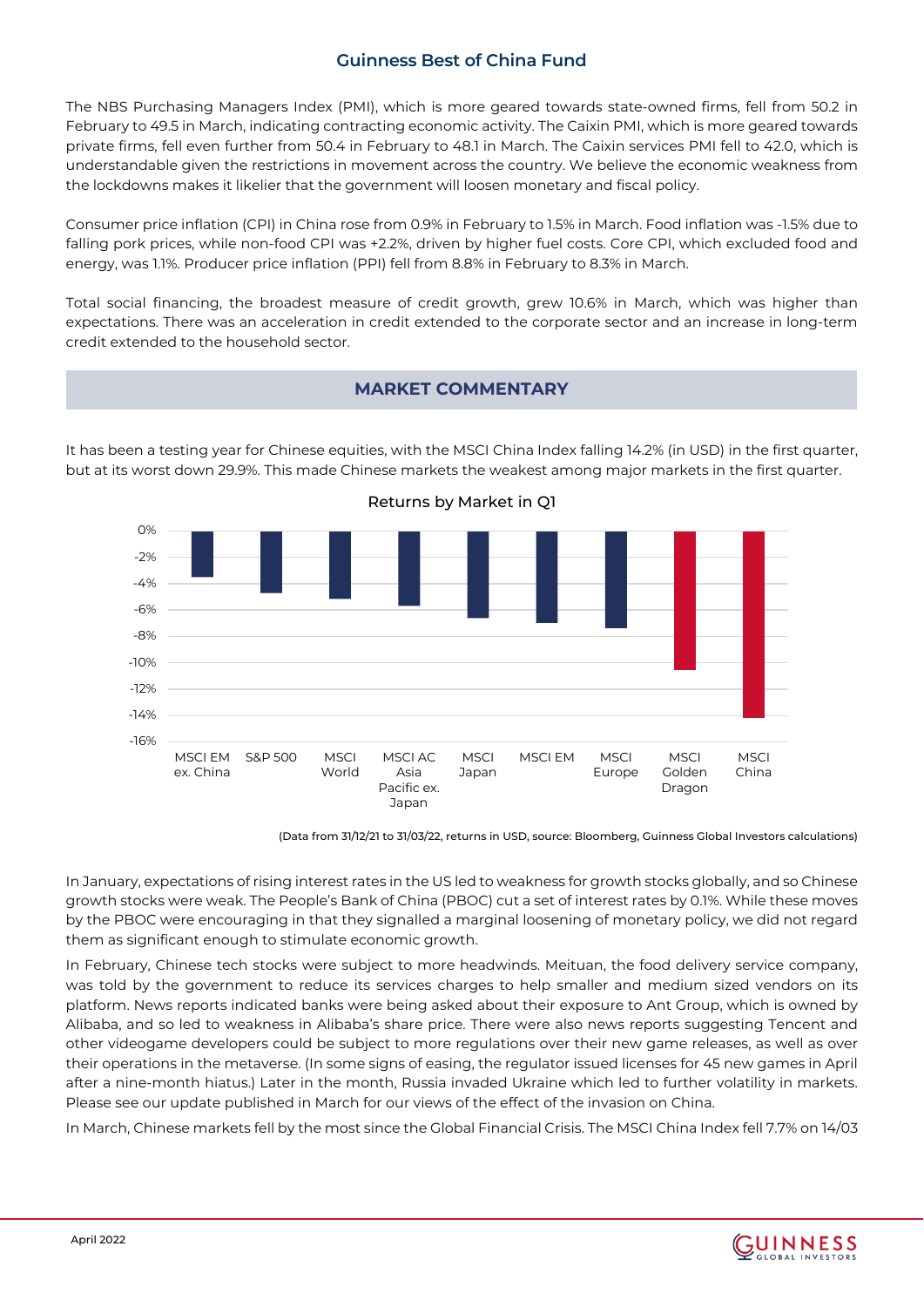and a further 6.1% on 15/03. We believe this was due to several reasons, which all combined to create a sense of panic selling:

- Rising Covid cases in China, prompting a tougher government response in line with its zero-Covid strategy.
- The potential that China could be sanctioned by the US if it provided military support to Russia.
- Risk of China ADRs delisting in the US, in response to the Holding Foreign Companies Accountable Act (HFCAA).
- Weakening Chinese economy and lack of significant fiscal and monetary support.
- Very weak sentiment towards China tech stocks with talk of it being un-investable during the peak of the sell-off.

On 17/03, Vice Premier Liu He convened a meeting, chairing the Financial Stability Committee. The committee released a series of statements to which markets reacted positively:

- The committee recognised the need to loosen monetary policy in order to reach the GDP target of 5.5% growth for 2022.
- China aiming to cooperate with the US on accounting issues related to the ADRs.
- Regulation on tech to be completed as soon as possible.
- Government departments to coordinate regulations and policies to better consider the impact on the economy.

Chinese markets then rallied sharply on the news, increasing 14.5% on 18/03 and a further 6.0% on 19/03, before essentially being flat for the rest of the month.

In the quarter, value stocks did better than growth, as the MSCI China Value Index fell 7.6% while the Growth Index fell by 20.3%.



#### Growth vs Value in Q1

(Data from 31/12/21 to 31/03/22, returns in USD, source: Bloomberg, Guinness Global Investors calculations)

As oil, gas and coal prices rallied, Energy was by far the best-performing sector in the quarter. Financials, which contain the Chinese state-owned banks, were also outperformers as investors turned to cheaper stocks in the quarter. Despite the negative sentiment, Real Estate was an outperformer as the market looks to easing measures which should stimulate the property market. The postponement of a long-discussed property tax also boosted sentiment. On the other hand, Information Technology, Healthcare, Consumer Discretionary, Consumer Staples and Utilities were laggards.

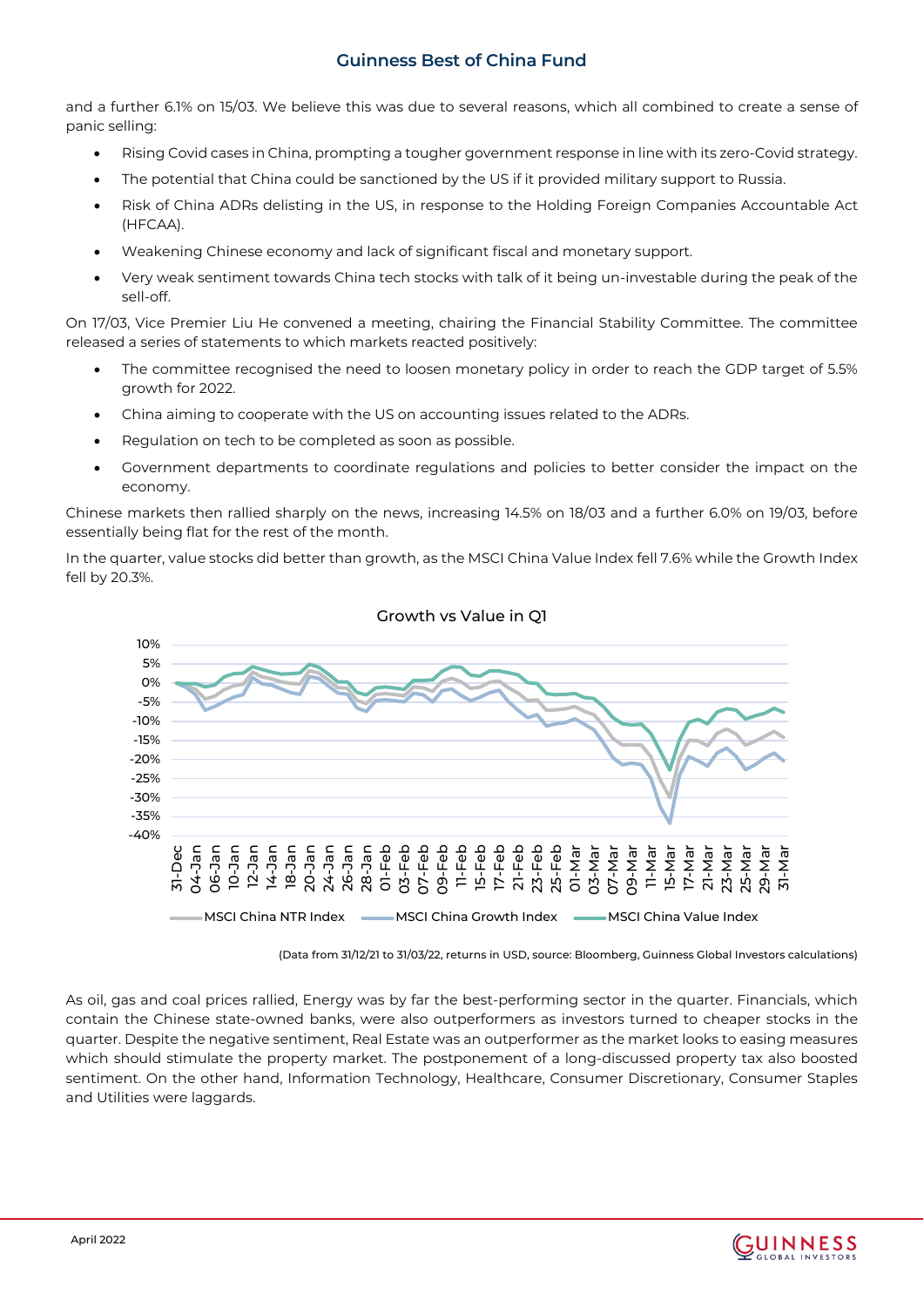Returns by Sector for MSCI China in Q1



(Data from 31/12/21 to 31/03/22, returns in USD, source: Bloomberg, Guinness Global Investors calculations)

### **FUND PERFORMANCE**

#### Fund's Top Five Performers



(Data from 31/12/21 to 31/03/22, returns in USD, source: Bloomberg, Guinness Global Investors calculations)

The Fund's best-performing stock was China Overseas Land & Investment (COLI), which is a state-owned property developer. It is conservatively financed and in the second half of 2021 took advantage of the weak property market to buy high-quality land assets. In 2021, COLI increased its revenue by 30% but due to higher selling costs gross profit only grew 2% and net profit fell 9%. The dividend increased 2%, which we think is a sign of the company's relative strength in the current environment.

CSPC Pharmaceutical is a pharmaceutical company which in 2021 grew its revenue by 12% and its net income by 9%. One of its main products, NBP, which is used to treat strokes, saw significant price cuts in exchange for the volume of business from remaining on the national drug list. On the other hand, CSPC's oncology sales grew rapidly as the business builds new growth drivers. The company has a solid pipeline of products coming though, including a Covid mRNA vaccine.

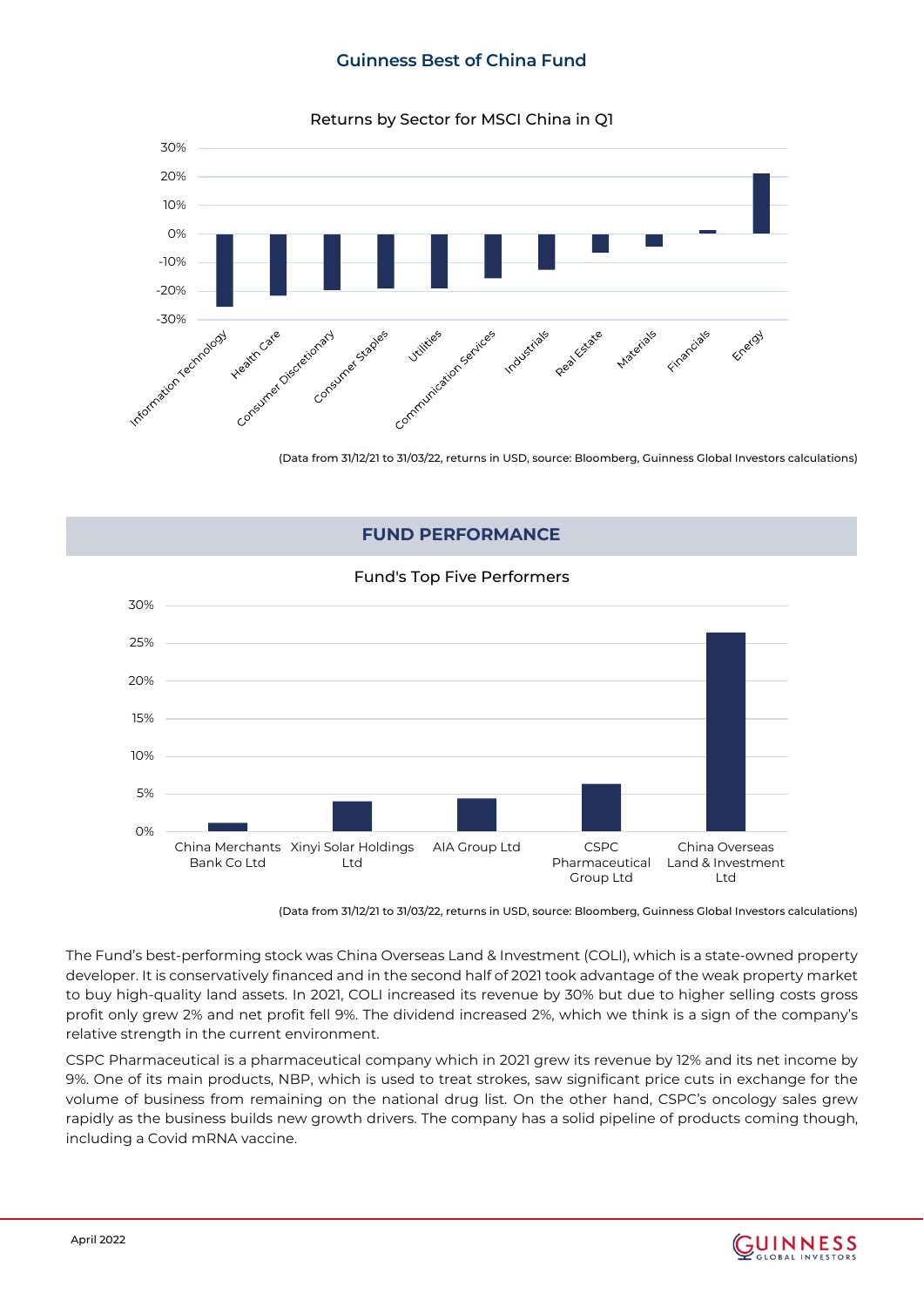AIA Group's results were ahead of expectations. Value of New Business (VONB) grew 18%, driven by higher margins in Hong Kong and Thailand. The total dividend for 2021 was increased by 8%. AIA additionally announced a buyback scheme worth \$10bn over the next three years. Given we think the business is currently undervalued by the market, we think this buyback is a good idea.

Xinyi Solar is the world's largest manufacturer of solar glass, which is used to make solar panels. As a result of Russia's invasion of Ukraine, European leaders are accelerating their shift away from gas and towards renewables. This added impetus should boost demand for Xinyi's products. In 2021, Xinyi Solar's revenue grew 30% and net income grew 8%. Volumes grew in 2021 but to due to lower solar glass prices and higher input costs, net income growth lagged revenue growth.

In 2021, China Merchants Bank reported pre-provisioning operating profit which grew 14% and net profit which grew 23%. The company disclosed that loans to developers account for 10% of total assets. 80% of projects are in tier 1 and 2 cities which we regard as higher-quality assets than projects in tier 3 cities. We also highlight the bank has been conservative by assigning higher provisions on its credit exposure to developers.



#### Fund's Weakest Five Performers

(Data from 31/12/21 to 31/03/22, returns in USD, source: Bloomberg, Guinness Global Investors calculations)

Geely was the weakest stock in the portfolio, reflecting the weakness in the broader auto industry. The industry has been struggling with chip shortages, which Geely expects to ease in 2022. During this period of tight chip supply, automobile manufacturers have not been able to meet demand. Geely's results for 2021 missed expectations as although sales increased 10%, operating income fell 39% and net income fell 12%. Operating expenses were higher than expected, which is likely due to the roll-out of new EV brands as well as the build-out of the direct sales channel. A minor positive, however, was that Geely's gross margin increased 1.1 pp to 17.1% in an environment of higher input costs.

The A-shares in the portfolio were generally weaker than their offshore counterparts, as growth stocks sold off more sharply in the mainland. H&T Intelligent makes controllers used in household appliances and power tools. H&T's controllers are used in well-known brands such as Whirlpool, Siemens and Bosch. It reported 2021 revenue growth of 28% and net profit growth of 40%. H&T is also aiming to expand into the automobile market, where electronic control units, which are not too dissimilar from controllers, are becoming increasingly used. Revenue for this segment grew 66% in 2021 but remained a small part of the business, at 2.7% of total revenue.

Shengyi Technology makes copper clad laminates (CCLs), which are used in the production of printed circuit boards (PCBs). It benefits from multiple trends which point to greater demand for CCLs and PCBs: growing popularity of 5G-compatible devices, growing demand for servers and cloud services, as well as localisation towards Chinese suppliers in the domestic market. Shengyi is quickly moving up the value chain, supporting a gradual rise in margins over time. The business grew revenue by 38% and net profit by 68% in 2021.

Venustech is a provider of cybersecurity services in China. In 2021 revenue grew 20% and net profit grew 7%. Delays

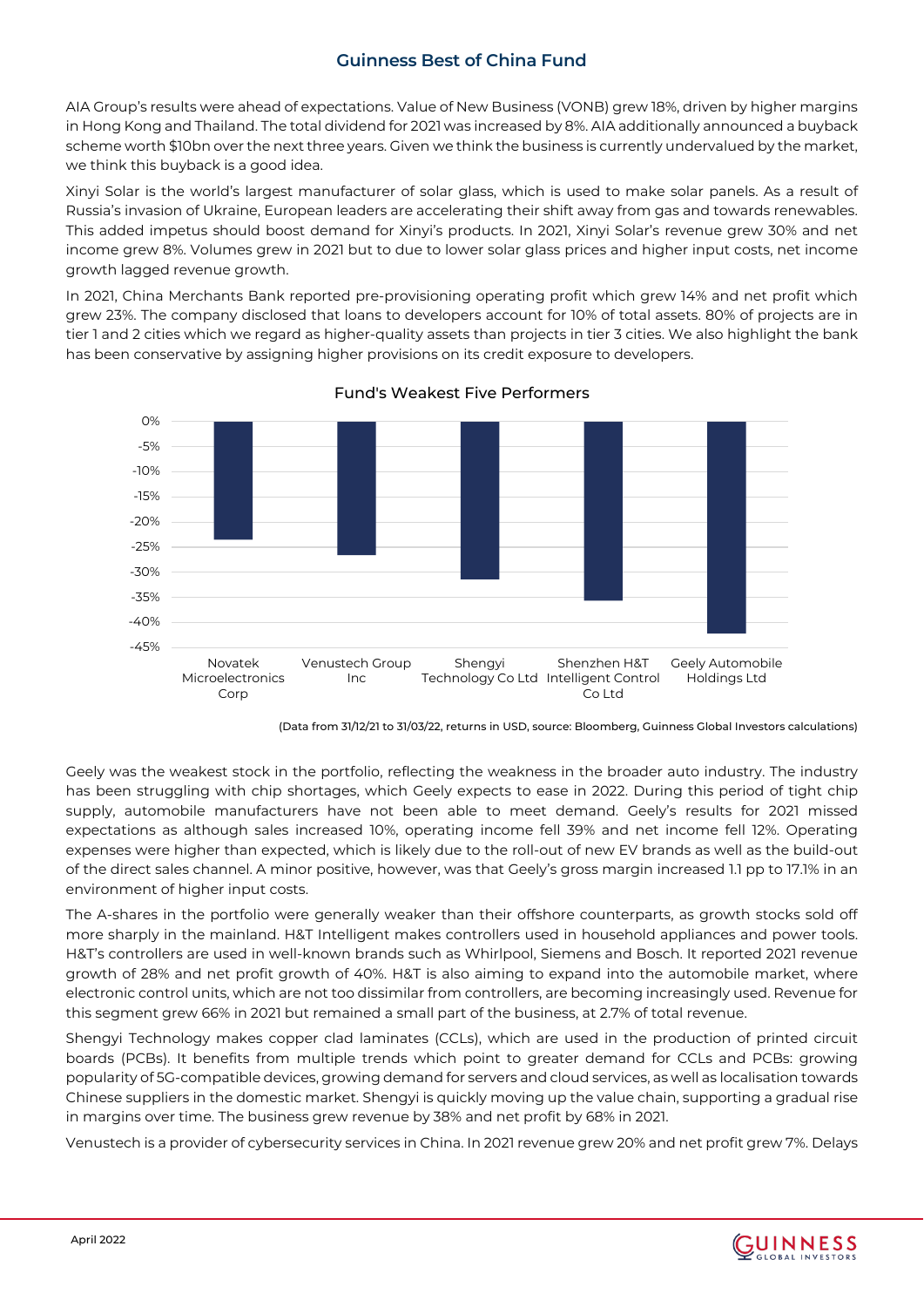in government tenders in the fourth quarter meant revenue growth was lower than the target of 30%. Net profit growth lagged revenue growth due to the company's investments for future growth. Management remain optimistic on expanding the business over the long term due to the increasing need for robust cyber defences for companies and government departments.

Novatek Microelectronics was weak as demand in some end markets, such as the Chinese smartphone market, softens. Novatek's Touch and Display Integration (TDDI) may be seeing price cuts sooner than was originally expected, given high inventory and weak smartphone demand from China. Foundries are also increasing their prices, which may add margin pressure to fabless companies such as Novatek which design the chips but outsource manufacturing to the foundries.

# **PORTFOLIO CHANGES**

In the first quarter, we sold two positions and bought three positions.

#### **Sells**

We sold China Resources Gas, a gas distributor. Gas prices have been generally increasing and following Russia's invasion of Ukraine, spiked up further. Although in theory gas distributors can pass on these higher costs, there is a possibility they are asked to perform 'national service'. This could mean absorbing some of the higher costs, rather than passing them onto small and medium enterprises (SMEs) and residential customers. Given the weak economy, we felt there was a non-trivial probability of this occurring.

We are in the process of selling another position which will be disclosed when complete.

#### **Buys**

We bought Shenzhou International, a textile and apparel maker, after the stock sold off on a profit warning. Due to Covid-related suspension of production sites across Cambodia and Vietnam, costs increased and revenues fell in the second half of the year. We do not think these conditions are likely to last for the next three years. The risk/reward ratio for the stock became much more attractive.

Following the sell-off in the middle of March, we bought Shenzhen Inovance Technology and Hong Kong Exchanges and Clearing. We felt that many quality stocks were selling off regardless of their fundamentals and hence were assessing the ideas on our watchlist. The two additions made had been expensive for a long time but within a few days presented an acceptable upside for the amount of risk taken.

Inovance is a manufacturer of industrial automation equipment. It started off making inverters (frequency converters) for industrial equipment and elevators, before successfully expanding into servos (error-sensing devices) and automation equipment. Inovance is now one of the top five firms in the inverter and servo market in China when measured by revenue. The business gives exposure to various traditional industrial markets as well as newer markets such as electric vehicles and solar panels. The business has a quickly growing EV controller business which may become profitable in 2022, and we expect this to become a further growth driver.

Hong Kong Exchanges & Clearing is a high-quality stock which is often expensive. As we are clearly bullish on the demand for Chinese stocks over time, we expect the exchange, which facilitates the trade of Chinese stocks, to do well also. The exchange benefits through the Stock Connect scheme, which allows foreigners to buy domestic A-shares.

### **PORTFOLIO POSITIONING**

By theme, the Fund's largest exposures are to the Rise of the Middle Class, followed by Manufacturing Upgrades. Important subthemes include Pharmaceuticals, Home Improvements, Consumer Finance, and Specialised Components.

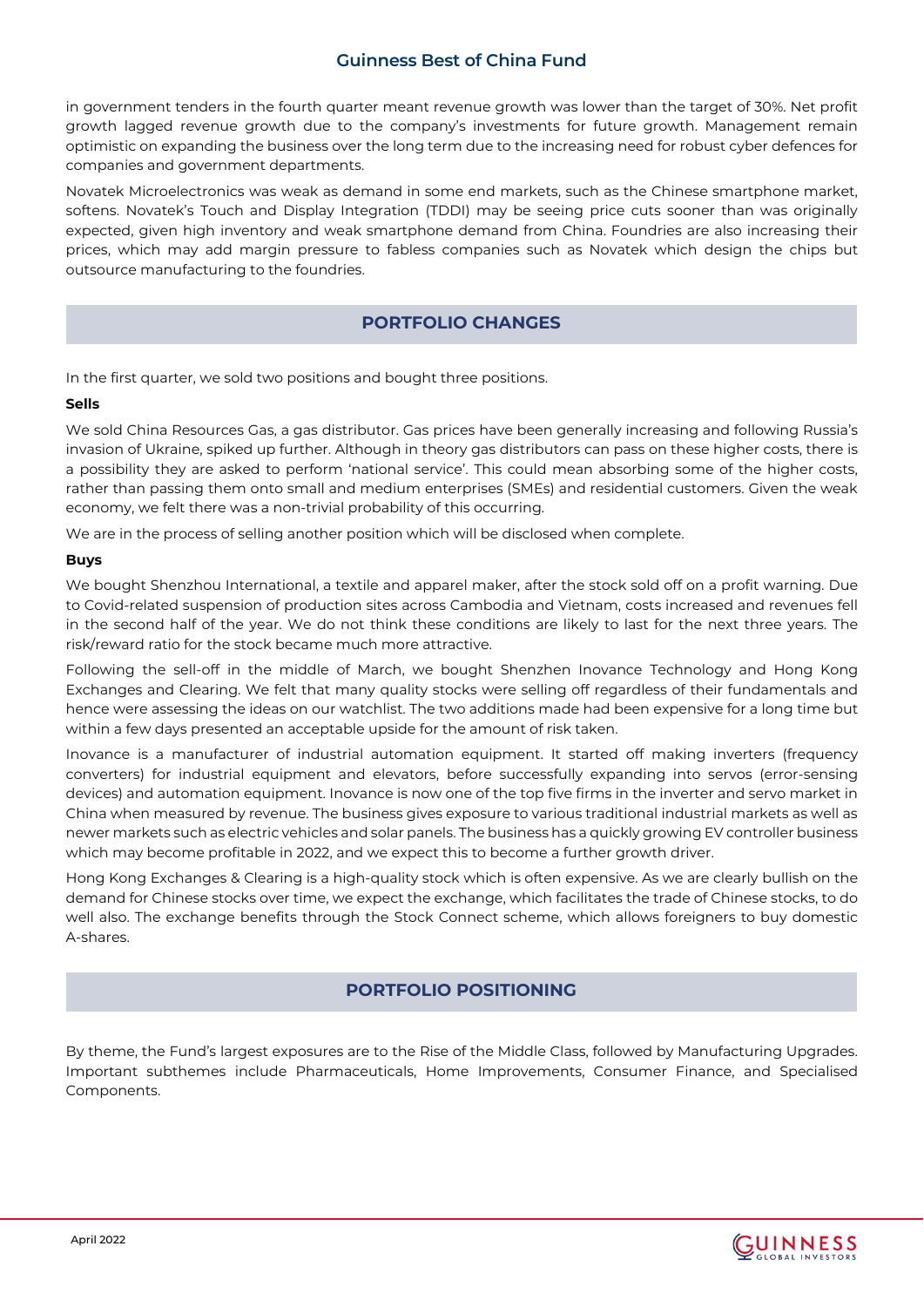

(Data as of 31/03/22, source: Guinness Global Investors calculations)

On a sector basis, the Fund's largest exposures are to Consumer Discretionary, Information Technology (IT), and Industrials. Relative to the MSCI China Index, the Fund is overweight in Information Technology and Industrials. The Fund is underweight in Communication Services. On the surface, the Fund's IT weight is high, but within this group of companies there are completely different businesses whose operations are unrelated. Based on the classifications below, we believe our IT holdings are well diversified.

- Cybersecurity Venustech, one of China's largest providers of cybersecurity services.
- Solar power Xinyi Solar, world's largest supplier of glass used in solar panels.
- Semiconductors TSMC (foundry) and Novatek (display and touch drivers).
- Copper clad laminates (CCLs) Elite Material and Shengyi Technology, exposure to smartphones and servers.
- Controllers and IoT H&T Intelligent, exposure to household appliances and power tools.

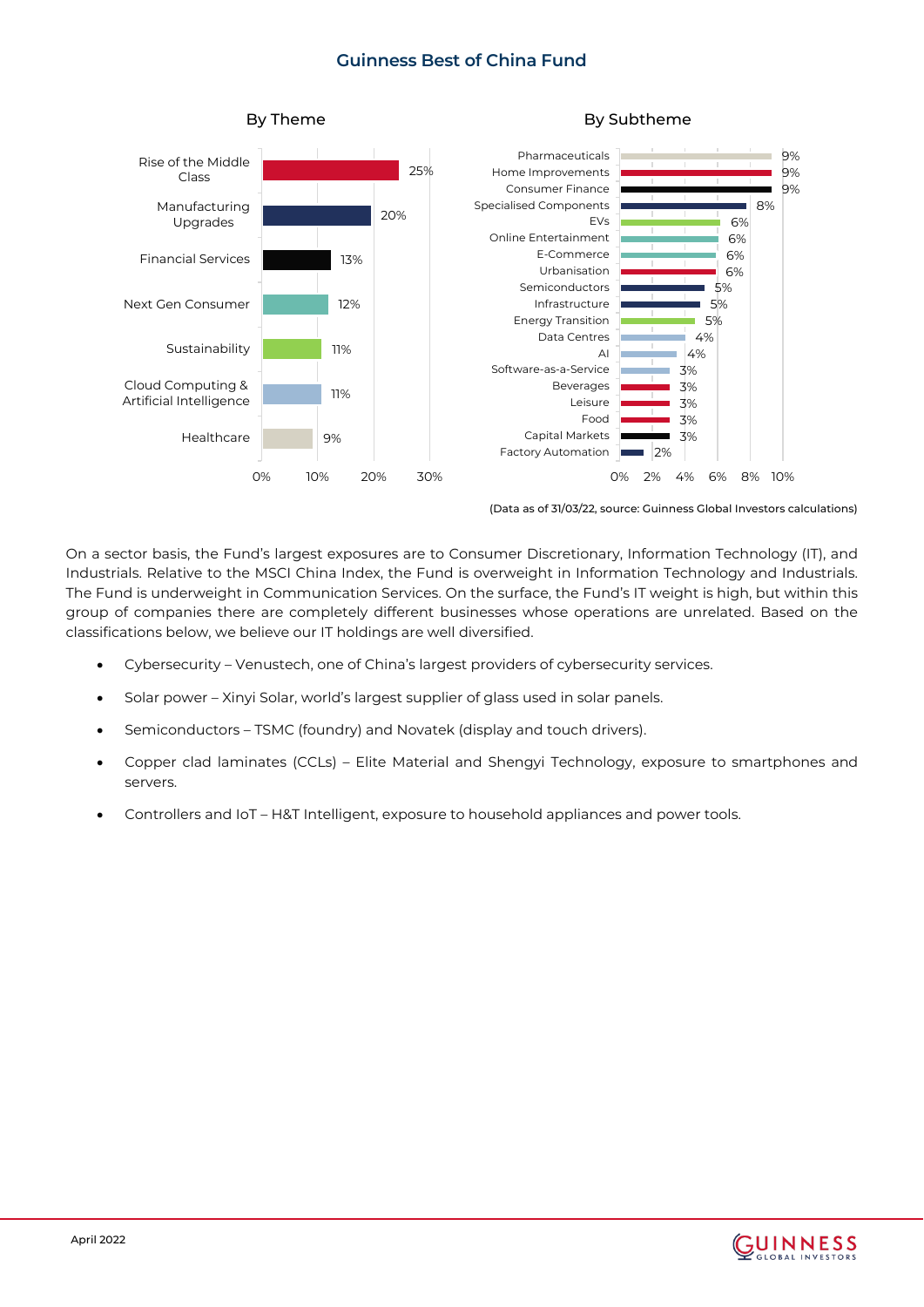

(Data as of 31/03/22, source: Bloomberg, Guinness Global Investors calculations)

On a listing basis, the Fund has 49% exposure to stocks listed in Hong Kong, 32% exposure to the A-share market, 10% in China ADRs trading in the US, and a 9% allocation to Taiwan. We care ultimately about total shareholder return and so are giving ourselves the option of allocating to Taiwan. Occasionally, valuations in China can become very stretched, and so for the companies which meet either of the following two criteria, having the option to invest at better valuations is attractive:

- 1. Taiwanese companies with significant exposure to China. We define this as more than 50% of sales from China or more than 50% of assets in China.
- 2. Taiwanese companies in the semiconductor chain. While there are semiconductor companies in China, often the quality or the price of the companies can be unattractive. Meanwhile, in Taiwan there are many good quality, growing businesses, trading at more reasonable prices.

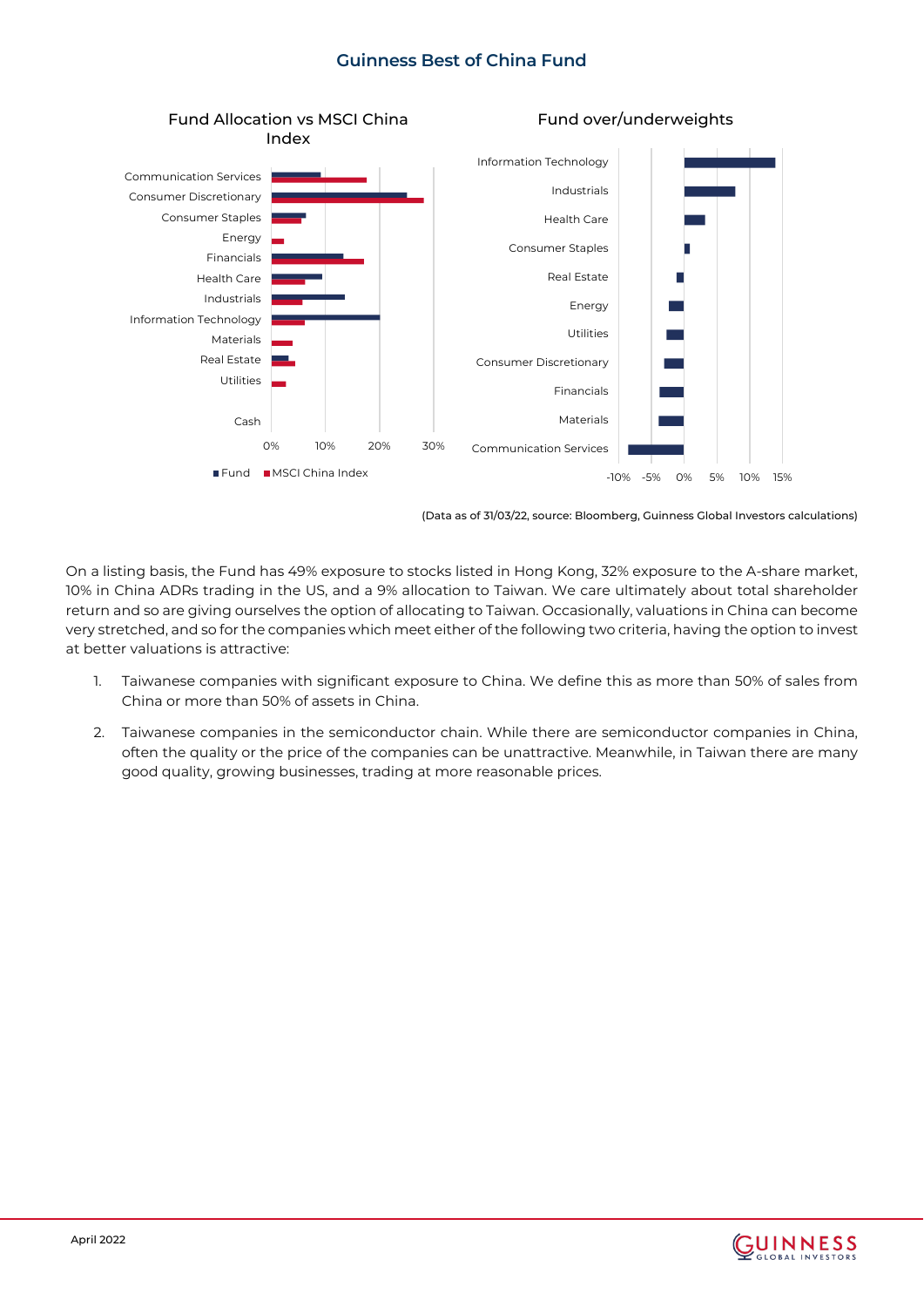

(Data as of 31/03/22, source: Bloomberg, Guinness Global Investors calculations)

#### **OUTLOOK**

Currently, Shanghai is in a hard lockdown after daily cases spiralled out of control. Given the city's economic importance, it tried a more relaxed set of restrictions, but these were not enough to control the spread of the more contagious Omicron variant. Many other cities and provinces have movement restrictions in place, which only place more pressure on economic growth. The government has repeatedly said it needs to do more to stimulate growth, but so far we have only seen a marginal fall in interest rates, which is not enough to boost the economy. On the housing front, every week we are seeing more cities loosening home purchase restrictions, which should make it easier for people to buy houses. This is an encouraging move which should stimulate growth, but we would also like to see looser fiscal policies which allow consumption to take up a larger share of economic growth.

Given all the headwinds China is facing, valuations have now dropped below levels last seen during the US-China trade war. Compared to developed markets, which are trading at above their historic average, we think China's low valuation is attractive. As of 31/03/22, MSCI China was trading at 10.4x on a one-year forward-looking price/earnings (P/E) basis, well below the S&P 500 at 19.7x. One may fairly argue that China often trades at a discount to the US, so the chart below also shows MSCI China's historical discount to the S&P 500. As of 31/03/22, MSCI China was trading at 56% of the P/E of the S&P 500, a level last seen amid the original COVID outbreak and in late 2015/early 2016.

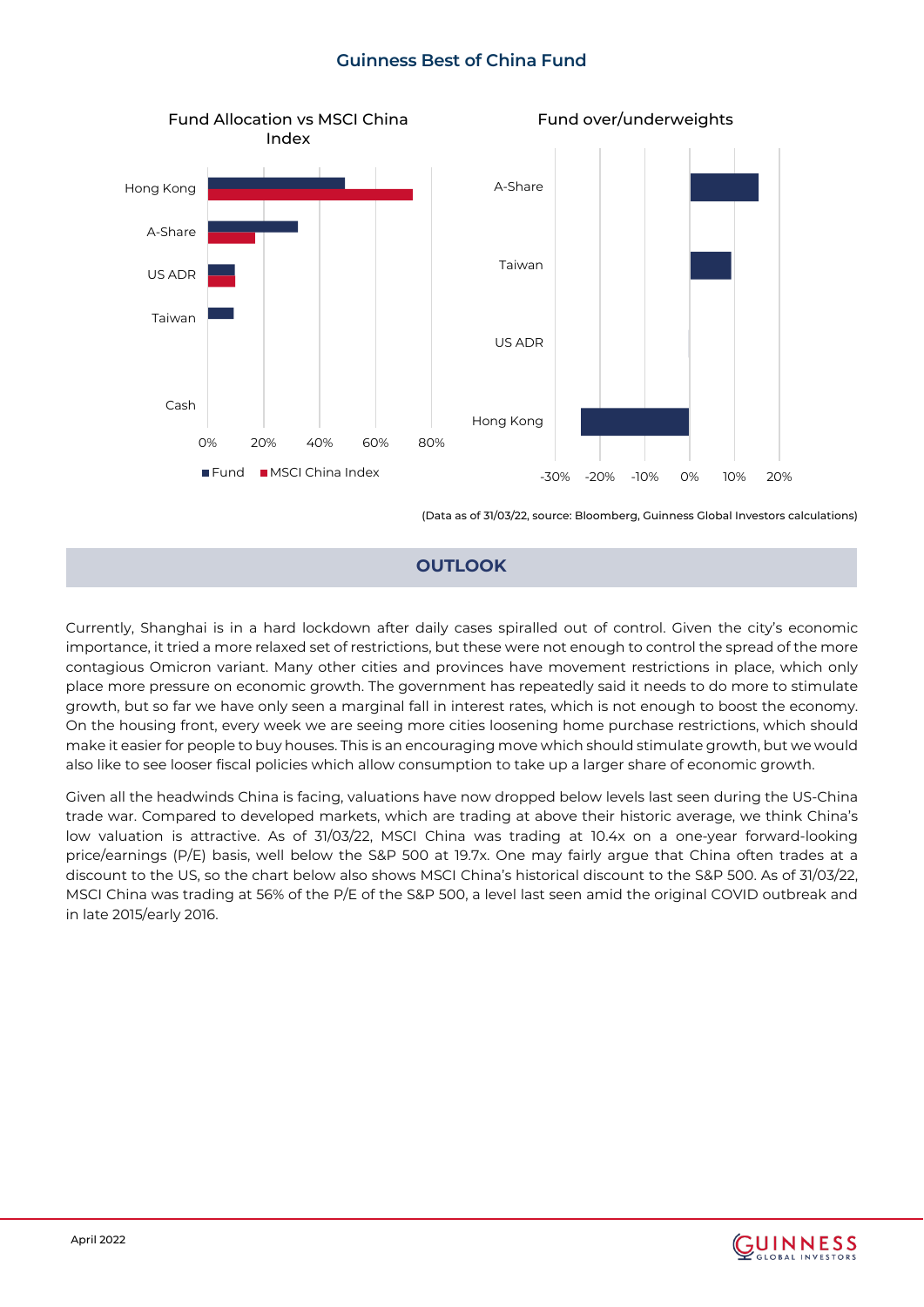MSCI China FY1 P/E



(Data from 30/11/15 to 31/03/22, source: Bloomberg, Guinness Global Investors calculations)



(Data from 30/11/15 to 31/03/22, source: Bloomberg, Guinness Global Investors calculations)

But low valuations are not enough on their own to justify an investment into the Fund. Over the long term, it is earnings growth which drives shareholder return. Our focus remains on investing in good quality growing companies run by honest people.

Why do we think the Fund is invested in good companies? We like to look at our companies' operating performance over the longer term. Below we show the current holdings' total sales over the past 10 years, from 2010 to 2020. We pick 2020 rather than 2021 as the end year because many of our A-shares have not yet reported their final 2021 results.

Over the past 10 years, the Fund's holdings' sales have grown by 285%. In contrast, the MSCI China Index has only grown sales by 41%, while the MSCI Golden Dragon Index has only grown by 31%. We believe that our focus on structural growth themes has resulted in significantly higher compounded sales growth for the Fund's holdings.

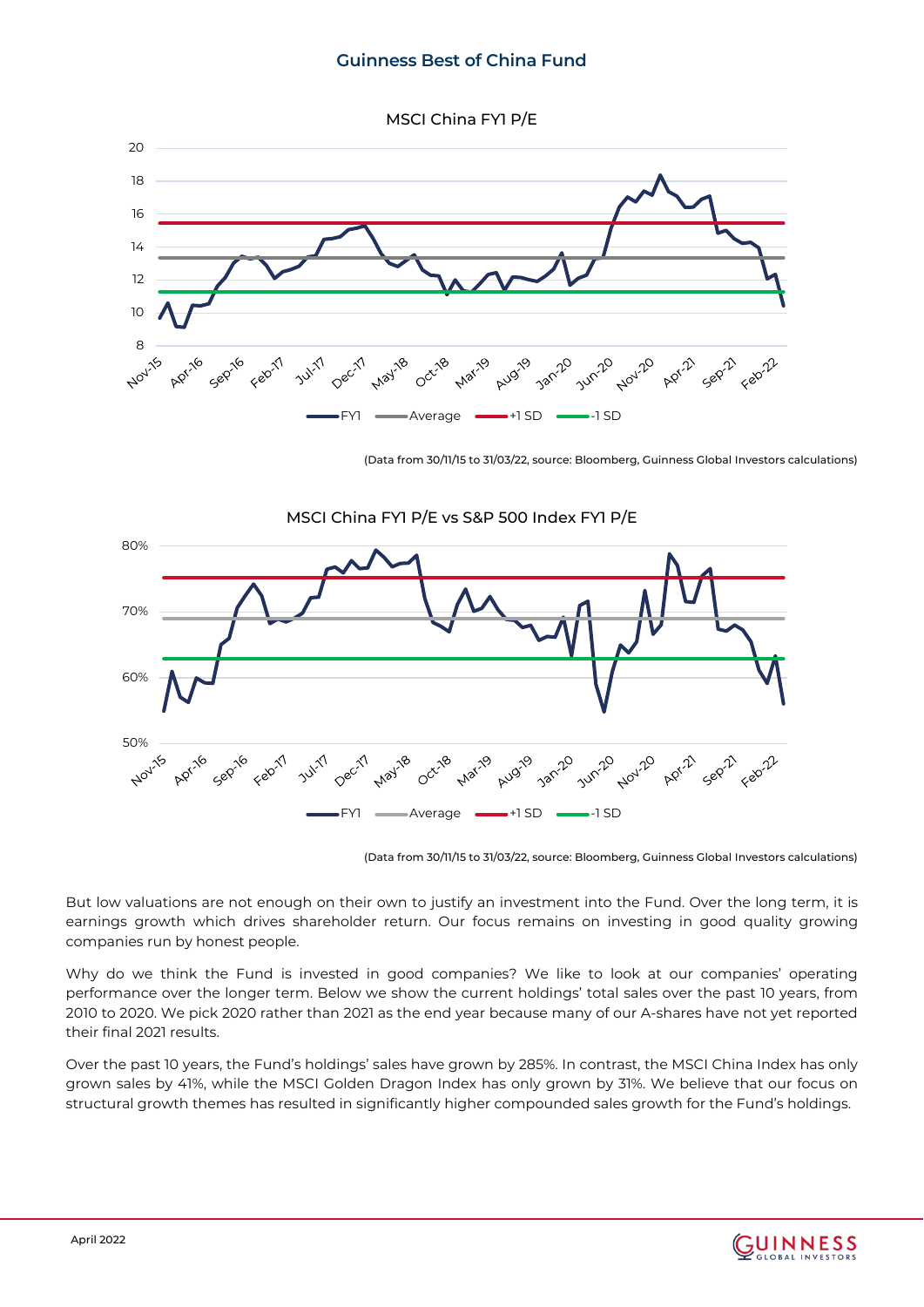

(Data as of 31/03/22, sales in USD, source: Bloomberg, Guinness Global Investors calculations. Data for Guinness Best of China is a simulation based on actual historic data for the Fund's current holdings. The Fund was launched on 15.12.2015.)

Now we must look at margins to see if our holdings' higher sales growth translates to higher earnings growth. For the past nine years, the Fund's holdings have had a higher net margin than the MSCI China Index, i.e. each dollar of sales has generated higher net profits. Furthermore since 2015, the positive gap between the Fund's holdings and the index has widened. The market is expecting the Fund to have a net margin of 13.0% in 2021 compared to 9.2% for MSCI China.



(Data as of 31/03/22, source: Bloomberg, Guinness Global Investors calculations. Data for Guinness Best of China is a simulation based on actual historic data for the Fund's current holdings. The Fund was launched on 15.12.2015.)

As a result, over the past ten years, the net income of our portfolio companies has grown by 334% compared to only 10% for the MSCI China Index. This higher growth is due, we believe, both to superior structural growth exposure and to rising company profit margins over the past 10 years, whereas for the MSCI China Index, net margins have fallen significantly.

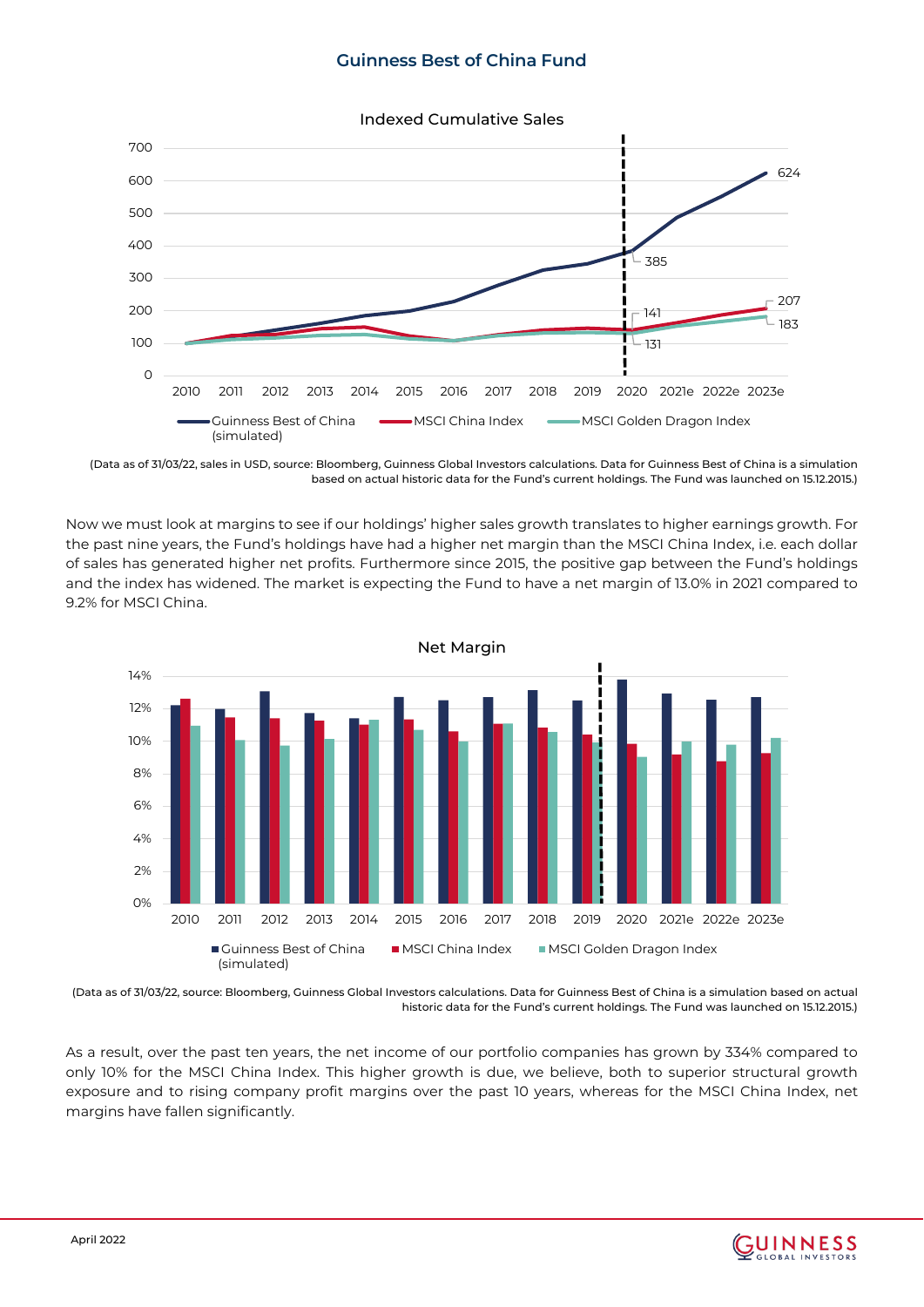

#### Indexed Cumulative Net Profit

(Data as of 31/03/22, earnings in USD, source: Bloomberg, Guinness Global Investors calculations. Data for Guinness Best of China is a simulation based on actual historic data for the Fund's current holdings. The Fund was launched on 15.12.2015.)

Over the next two years, based on consensus analyst estimates, the market is expecting sales for the Fund to grow at 13% a year, in line with MSCI China. The market is expecting the Fund's net income to grow at 12% a year for the next two years, in line with 13% for MSCI China. However, given that over the past 10 years MSCI China's sales have essentially been flat, we question whether analysts are being too optimistic for the index. In contrast, the market's expectation of 12% earnings growth for our holdings is just below their historic 10-year average growth rate. These companies have shown they have actually been able to grow at actually a higher rate than forecasts, whereas the broader market has tended to disappoint.

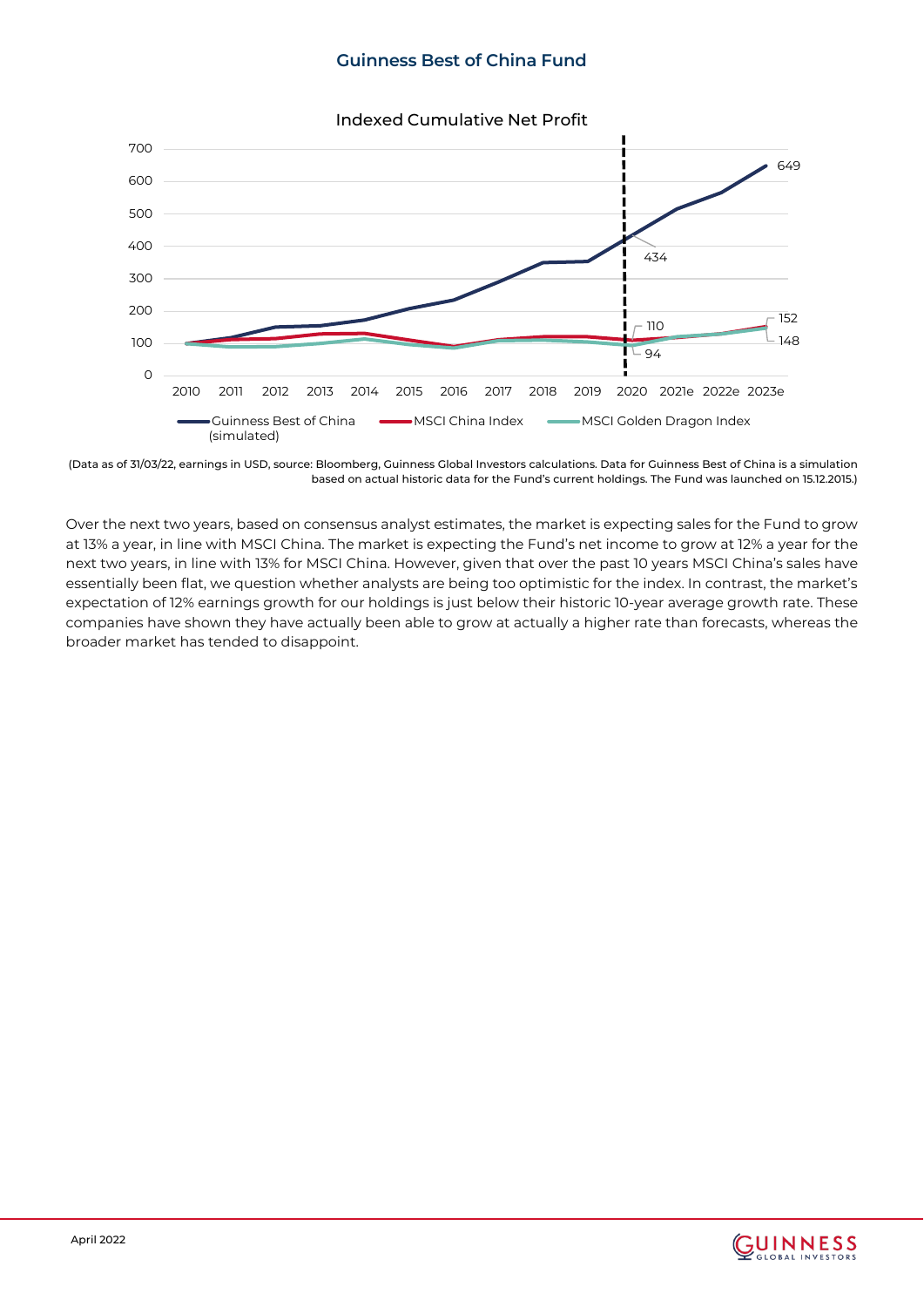



<sup>(</sup>Data as of 31/03/22, earnings in USD, source: Bloomberg, Guinness Global Investors calculations. Data for Guinness Best of China is a simulation based on actual historic data for the Fund's current holdings. The Fund was launched on 15.12.2015.)

In summary, we think we have shown the Fund is invested in quality, profitable companies which have compounded earnings over time. We believe this a result of our focus on structural growth themes, and because of this focus we expect this compounded quality growth to continue in the future. This set of good companies is trading at one of its cheapest valuations in recent years. We expect the government's loosening measures to lead to a bounce-back in economic activity, which should lead to a rerating in the multiple investors are willing to pay for Chinese stocks. The Fund is valued at 12.8x on estimated 2022 earnings, which puts it at a 16% premium to the MSCI China Index. We hope we have shown in this outlook that this premium is worth paying for.

#### **Portfolio Managers**

Edmund Harriss

Sharukh Malik

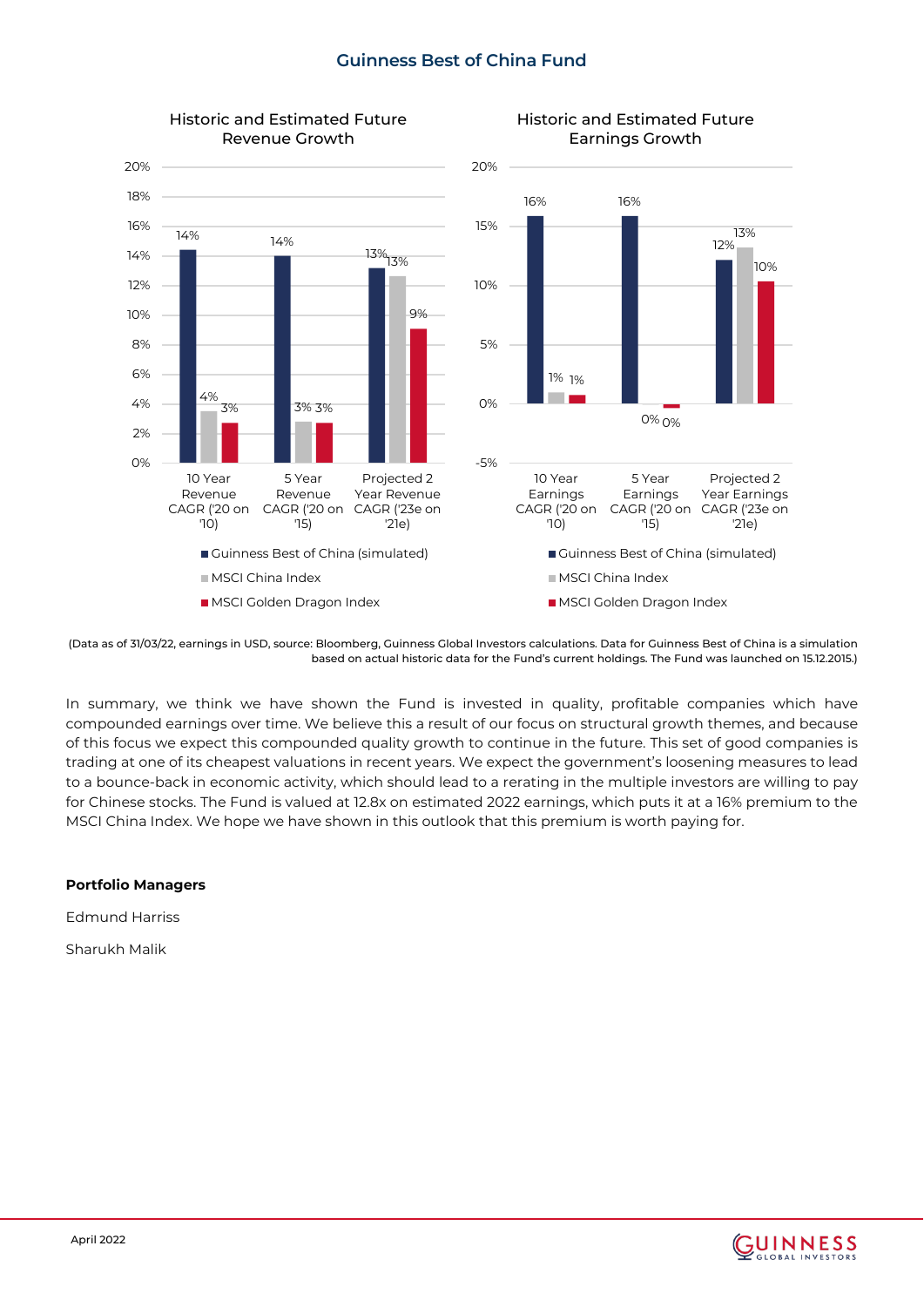

Fund returns are for share classes with a current Ongoing Charges Figure (OCF) stated above; returns for share classes with a different OCF will vary accordingly. Source: FE fundinfo bid to bid, total return (0.89% OCF). Fund launch date: 15.12.2015.